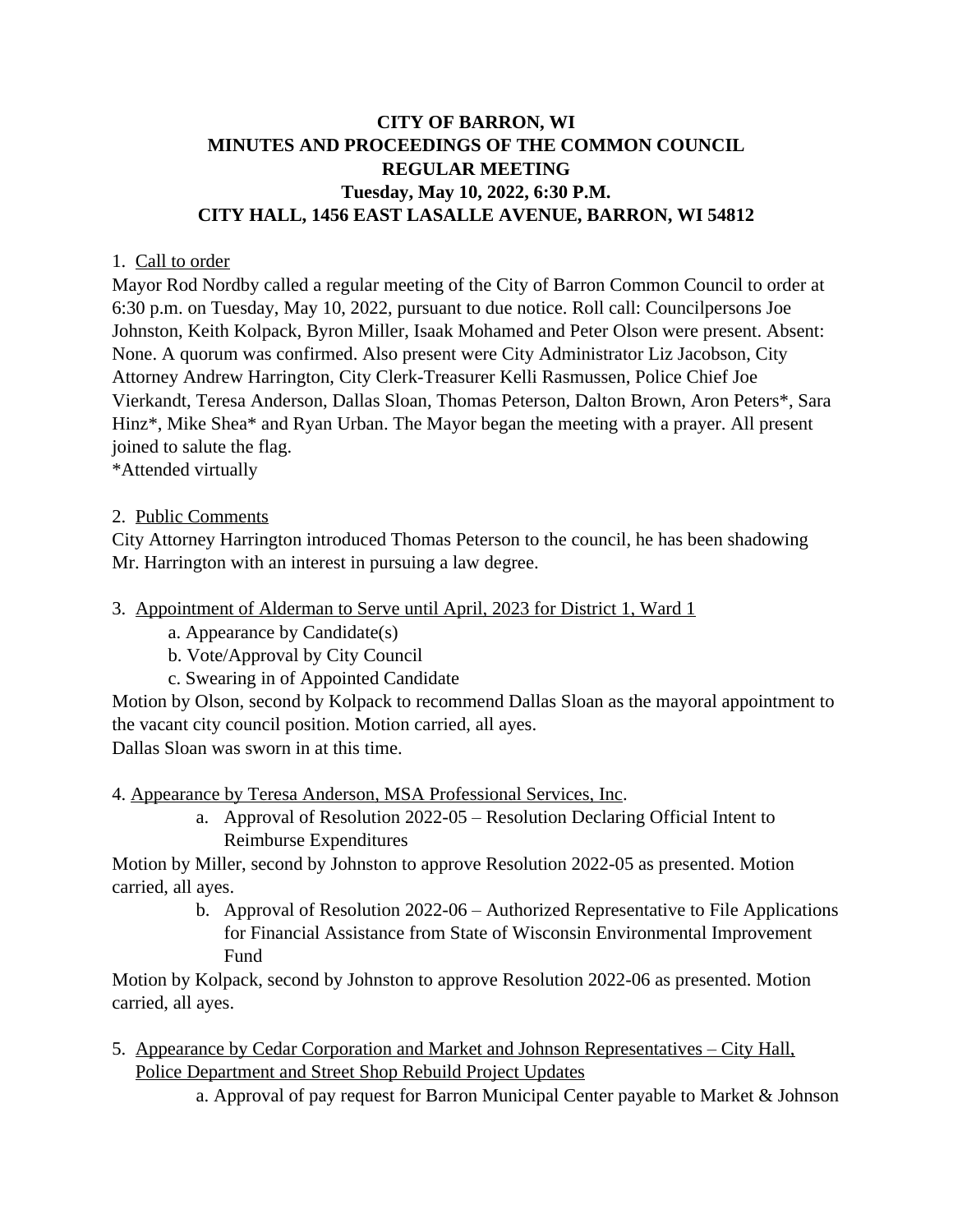Motion by Miller, second by Kolpack to approve pay request for Barron Municipal Center in the amount of \$97,402.38. Motion carried, all ayes.

b. Approval of pay request for Barron Public Works payable to Market & Johnson. Motion by Johnston, second by Sloan to approve pay request for Barron Public Works in the amount of \$43,059.74. Motion carried, all ayes.

# 6. Appearance by Aron Peters, Honeywell – Consideration of Library/Senior Center HVAC upgrades

Information only at this time, no action taken.

## 7. Consideration of approval of Claims and Bills

Motion by Miller, second by Mohamed to approve the Claims and Bills as presented. Motion carried, all ayes.

- 8. Consent Agenda:
	- a. Reading and Approval of April 12<sup>th</sup>, 2022 Regular Council Meeting Minutes
	- b. Reading and Approval of April 19th, 2022 Organizational Meeting Minutes
	- c. Approval of 60-day Provisional License to serve for:
		- i. Cari Lee Waite
		- ii. Noah Gregory Harper
		- iii. Ann M Matheny
		- iv. Angela Mae Frisinger Barron
		- v. Ariel Ann Voldberg
	- d. Approval of Operator's License to serve for the period ending June 30<sup>th</sup>, 2022 for:
		- i. Cari Lee Waite
		- ii. Noah Gregory Harper
	- e. Approval of Temporary Class B Retailer's License for Barron Chamber of Commerce for Music in the Park, June – August, 2022

Motion by Olson, second by Miller to approve the Consent Agenda as presented. Motion carried by Roll Call Vote, all in attendance voting Aye.

9. Approval of Mayoral Proclamation to proclaim June 21, 2022 as Make Music Day 2022 Motion by Johnston, second by Olson to approve the Mayoral Proclamation as outlined. Motion carried, all ayes.

10. Approval to add Mayor Rod Nordby as authorized signor for City financial accounts (Sterling and CCF)

Motion by Johnston, second by Kolpack to approve adding Mayor Rod Nordby as authorized signor for City financial accounts. Motion carried, all ayes.

11. City of Barron Police Chief presentation and funding request for Flock safety Automatic License Plate Readers

Motion by Miller, second by Mohamed to approve the funding request as presented. Motion carried, all ayes.